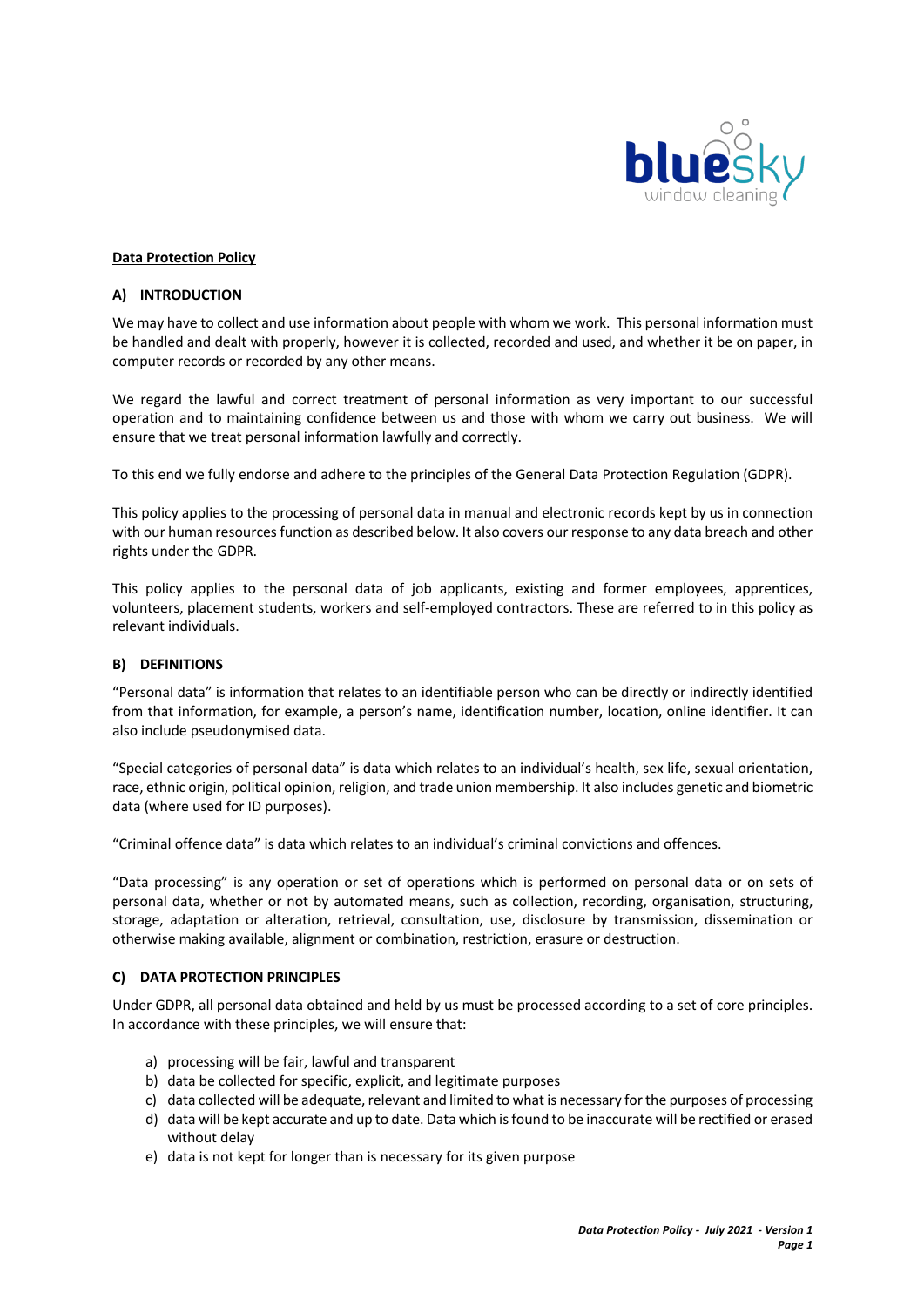- f) data will be processed in a manner that ensures appropriate security of personal data including protection against unauthorised or unlawful processing, accidental loss, destruction or damage by using appropriate technical or organisation measures
- g) we will comply with the relevant GDPR procedures for international transferring of personal data

# **D) TYPES OF DATA HELD**

We keep several categories of personal data on our employees in order to carry out effective and efficient processes. We keep this data in a personnel file relating to each employee and we also hold the data within our computer systems, for example, our holiday booking system.

Specifically, we hold the following types of data:

- a) personal details such as name, address, phone numbers
- b) information gathered via the recruitment process such as that entered into a CV or included in a CV cover letter, references from former employers, details on your education and employment history etc
- c) details relating to pay administration such as National Insurance numbers, bank account details and tax codes
- d) medical or health information
- e) information relating to your employment with us, including:
	- i) job title and job descriptions
	- ii) your salary
	- iii) your wider terms and conditions of employment
	- iv) details of formal and informal proceedings involving you such as letters of concern, disciplinary and grievance proceedings, your annual leave records, appraisal and performance information
	- v) internal and external training modules undertaken

All of the above information is required for our processing activities. More information on those processing activities are included in our privacy notice for employees, which is available from your manager.

# **E) EMPLOYEE RIGHTS**

You have the following rights in relation to the personal data we hold on you:

- a) the right to be informed about the data we hold on you and what we do with it;
- b) the right of access to the data we hold on you. More information on this can be found in the section headed "Access to Data" below and in our separate policy on Subject Access Requests";
- c) the right for any inaccuracies in the data we hold on you, however they come to light, to be corrected. This is also known as 'rectification';
- d) the right to have data deleted in certain circumstances. This is also known as 'erasure';
- e) the right to restrict the processing of the data;
- f) the right to transfer the data we hold on you to another party. This is also known as 'portability';
- g) the right to object to the inclusion of any information;
- h) the right to regulate any automated decision-making and profiling of personal data.

More information can be found on each of these rights in our separate policy on employee rights under GDPR.

# **F) RESPONSIBILITIES**

In order to protect the personal data of relevant individuals, those within our business who must process data as part of their role have been made aware of our policies on data protection.

We have also appointed employees with responsibility for reviewing and auditing our data protection systems.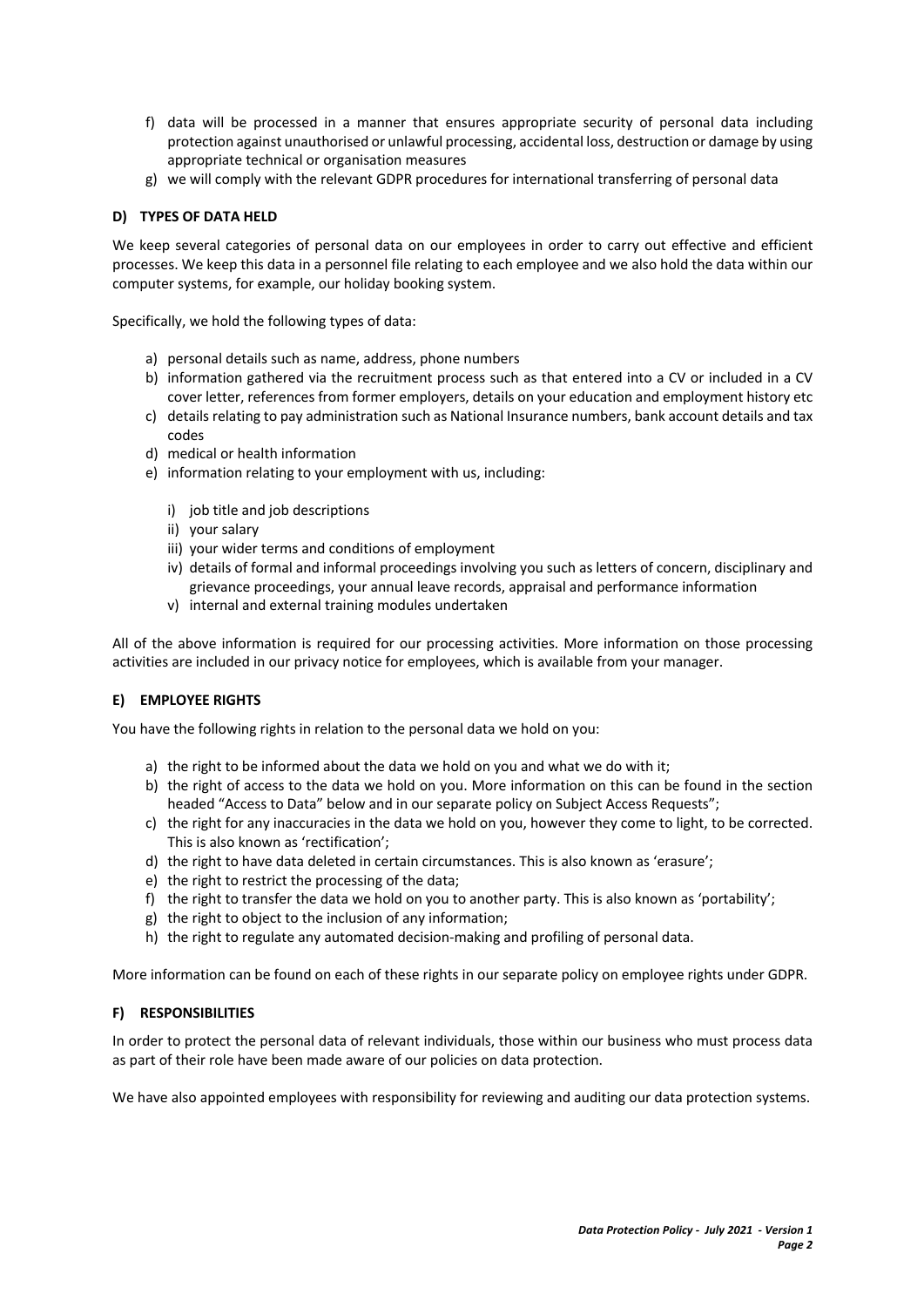### **G) LAWFUL BASES OF PROCESSING**

We acknowledge that processing may be only be carried out where a lawful basis for that processing exists and we have assigned a lawful basis against each processing activity.

Where no other lawful basis applies, we may seek to rely on the employee's consent in order to process data.

However, we recognise the high standard attached to its use. We understand that consent must be freely given, specific, informed and unambiguous. Where consent is to be sought, we will do so on a specific and individual basis where appropriate. Employees will be given clear instructions on the desired processing activity, informed of the consequences of their consent and of their clear right to withdraw consent at any time.

### **H) ACCESS TO DATA**

As stated above, employees have a right to access the personal data that we hold on them. To exercise this right, employees should make a Subject Access Request. We will comply with the request without delay, and within one month unless, in accordance with legislation, we decide that an extension is required. Those who make a request will be kept fully informed of any decision to extend the time limit.

No charge will be made for complying with a request unless the request is manifestly unfounded, excessive or repetitive, or unless a request is made for duplicate copies to be provided to parties other than the employee making the request. In these circumstances, a reasonable charge will be applied.

Further information on making a subject access request is contained in our Subject Access Request policy.

### **I) DATA DISCLOSURES**

The Company may be required to disclose certain data/information to any person. The circumstances leading to such disclosures include:

- a) any employee benefits operated by third parties;
- b) disabled individuals whether any reasonable adjustments are required to assist them at work;
- c) individuals' health data to comply with health and safety or occupational health obligations towards the employee;
- d) for Statutory Sick Pay purposes;
- e) HR management and administration to consider how an individual's health affects his or her ability to do their job;
- f) the smooth operation of any employee insurance policies or pension plans;
- g) to assist law enforcement or a relevant authority to prevent or detect crime or prosecute offenders or to assess or collect any tax or duty.

These kinds of disclosures will only be made when strictly necessary for the purpose.

# **J) DATA SECURITY**

All our employees are aware that hard copy personal information should be kept in a locked filing cabinet, drawer, or safe.

Employees are aware of their roles and responsibilities when their role involves the processing of data. All employees are instructed to store files or written information of a confidential nature in a secure manner so that are only accessed by people who have a need and a right to access them and to ensure that screen locks are implemented on all PCs, laptops etc when unattended. No files or written information of a confidential nature are to be left where they can be read by unauthorised people.

Where data is computerised, it should be coded, encrypted or password protected both on a local hard drive and on a network drive that is regularly backed up. If a copy is kept on removable storage media, that media must itself be kept in a locked filing cabinet, drawer, or safe.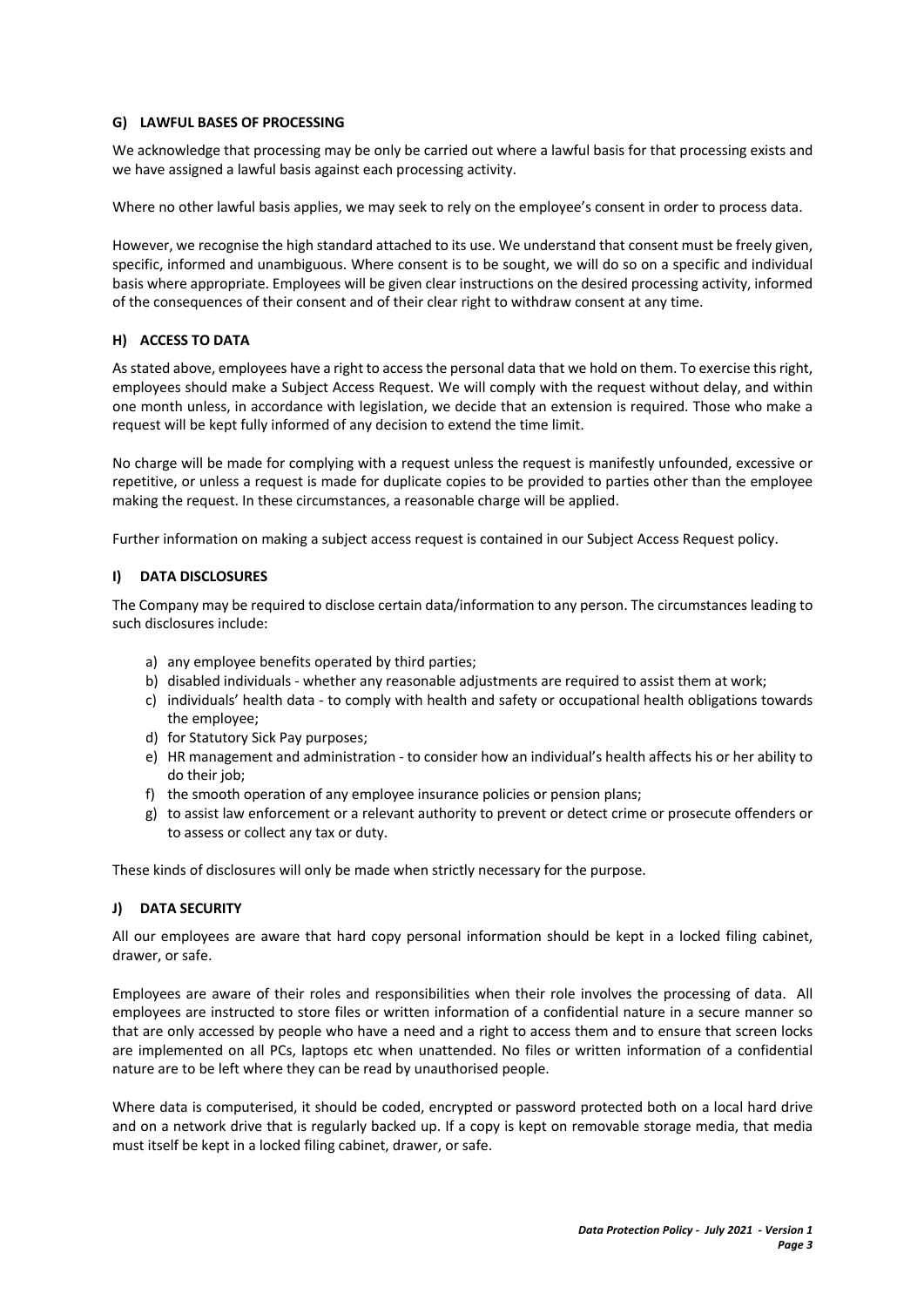Employees must always use the passwords provided to access the computer system and not abuse them by passing them on to people who should not have them.

Personal data relating to employees should not be kept or transported on laptops, USB sticks, or similar devices, unless prior authorisation has been received. Where personal data is recorded on any such device it should be protected by:

- a) ensuring that data is recorded on such devices only where absolutely necessary.
- b) using an encrypted system  $-$  a folder should be created to store the files that need extra protection and all files created or moved to this folder should be automatically encrypted.
- c) ensuring that laptops or USB drives are not left where they can be stolen.

Failure to follow the Company's rules on data security may be dealt with via the Company's disciplinary procedure. Appropriate sanctions include dismissal with or without notice dependent on the severity of the failure.

### **K) THIRD PARTY PROCESSING**

Where we engage third parties to process data on our behalf, we will ensure, via a data processing agreement with the third party, that the third party takes such measures in order to maintain the Company's commitment to protecting data.

### **L) REQUIREMENT TO NOTIFY BREACHES**

All data breaches will be recorded on our Data Breach Register. Where legally required, we will report a breach to the Information Commissioner within 72 hours of discovery. In addition, where legally required, we will inform the individual whose data was subject to breach.

More information on breach notification is available in our Breach Notification policy.

# **M) TRAINING**

New employees must read and understand the policies on data protection as part of their induction.

All employees receive training covering basic information about confidentiality, data protection and the actions to take upon identifying a potential data breach.

The nominated data controller/auditors/protection officers for the Company are trained appropriately in their roles under the GDPR.

All employees who need to use the computer system are trained to protect individuals' private data, to ensure data security, and to understand the consequences to them as individuals and the Company of any potential lapses and breaches of the Company's policies and procedures.

# **N) RECORDS**

The Company keeps records of its processing activities including the purpose for the processing and retention periods in its HR Data Record. These records will be kept up to date so that they reflect current processing activities.